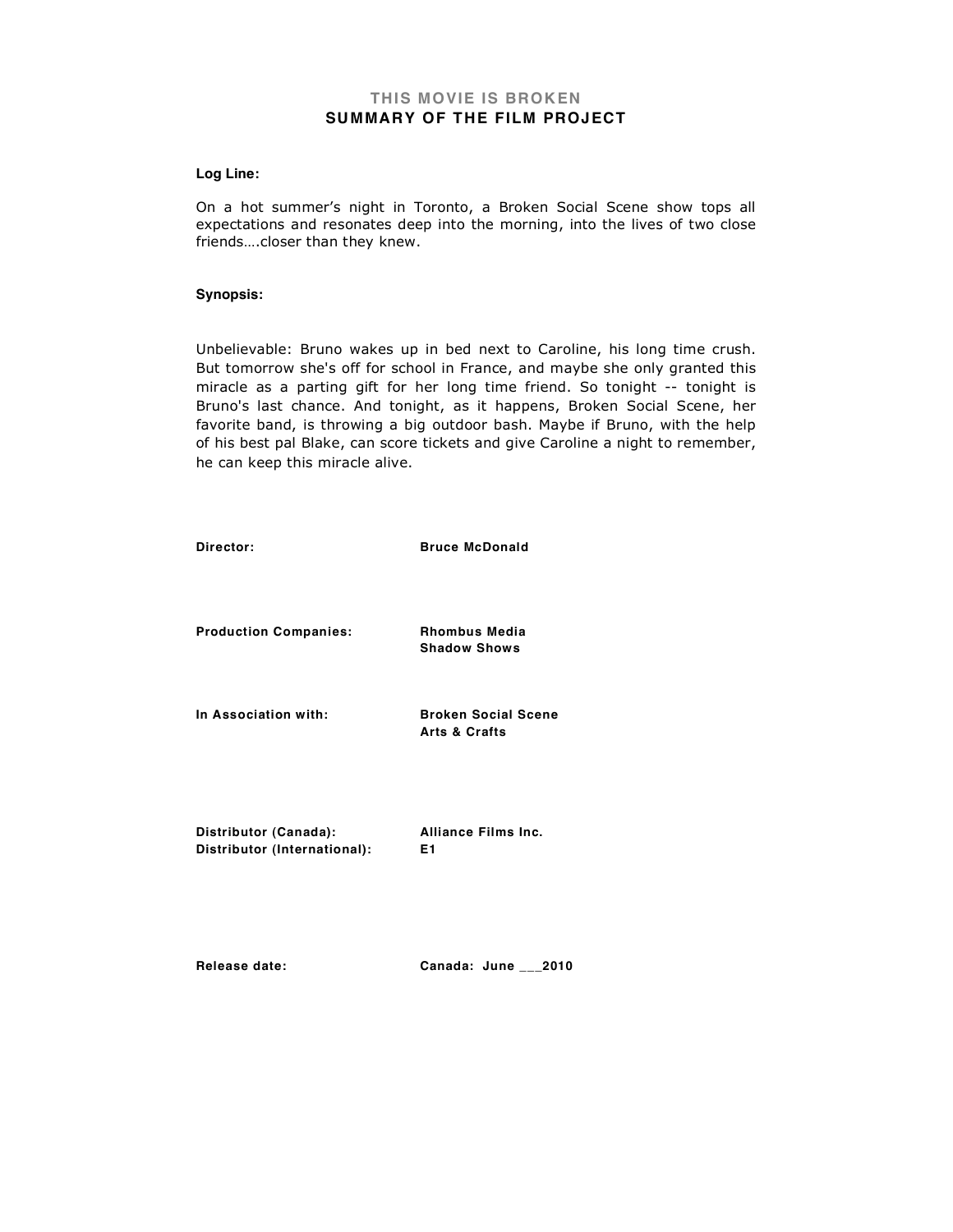### **THIS MOVIE IS BROKEN PRODUCTION COMPANIES PROFILES**

#### **RHOMBUS MEDIA**

Rhombus Media is renowned the world over for its Performing Arts Programs, Feature Films and Television Drama Series. Rhombus is recognized for its consistently high-quality productions which are acclaimed by critics and audiences alike. The company was formed in 1979 at the York University Film Department, when Barbara Willis Sweete and **Niv Fichman** created Opus One, Number One, a documentary short that established the company's musical direction. Larry Weinstein joined soon after, and the trio have since produced and directed dozens of films including: Thirty-Two Short Films About Glenn Gould, Last Night, September Songs, Dido and Aeneas, The Red Violin, The Planets, Long Day's Journey into Night, and Beethoven's Hair.

In 2008, Rhombus Media produced Blindness, a feature film adaptation of Jose Saramago's celebrated work directed by Fernando Meirelles. Blindness was the second Canadian film ever to open the Cannes International Film Festival. Also in 2008, Rhombus released Passchendaele, an epic romance set against the backdrop of the infamous WWI battle, written and directed by Paul Gross which was the highest grossing Canadian film in Canada for the year.

Rhombus productions have received numerous honours at many prestigious international festivals: an Academy Award for best original score on The Red Violin, seven Emmy awards - five International Emmys and two Primetime Emmys - resulting in trophies for the Yo-Yo Ma – Inspired by Bach series, The War Symphonies: Shostakovich Against Stalin, September Songs: The Music of Kurt Weill, Le Dortoir, Pictures on the Edge, and Concerto!; five Grammy nominations; and literally dozens of awards at festivals in Cannes, Berlin, San Sebastian, Sydney, New York, San Francisco, Toronto, Banff, Prague, and the Golden Rose of Montreux.

#### **SHADOW SHOWS**

Shadow Shows is filmmaker **Bruce McDonald**'s film development and production company.

In business for over 15 years, Shadow Shows has developed and produced many feature film projects including Roadkill (1989), Highway 61 (1991), Dance Me Outside (1994), Hard Core Logo (1996), Claire's Hat (2003), The Tracey Fragments (2007) and Pontypool (2009). Shadow Shows has also developed and co-produced various television projects such as American Whiskey Bar, The Rez, Twitch City, and CBC's Life and Times for both Norman Jewison and Robbie Robertson.

Shadow Shows productions have received numerous honours and special recognitions in many prestigious festivals around the world. For The Tracey Fragments starring Ellen Page, Bruce McDonald won the prestigious Manfred Salzgeber Prize at the 2007 Berlinale. The film premiered in North America at TIFF in September 2007. Shadow Shows's most recent feature film, Pontypool premiered at the Toronto International Film Festival and was released nationwide by Maple Pictures. It is currently enjoying a U.S. release via IFC Films and is slated for a UK release in the late fall 2009.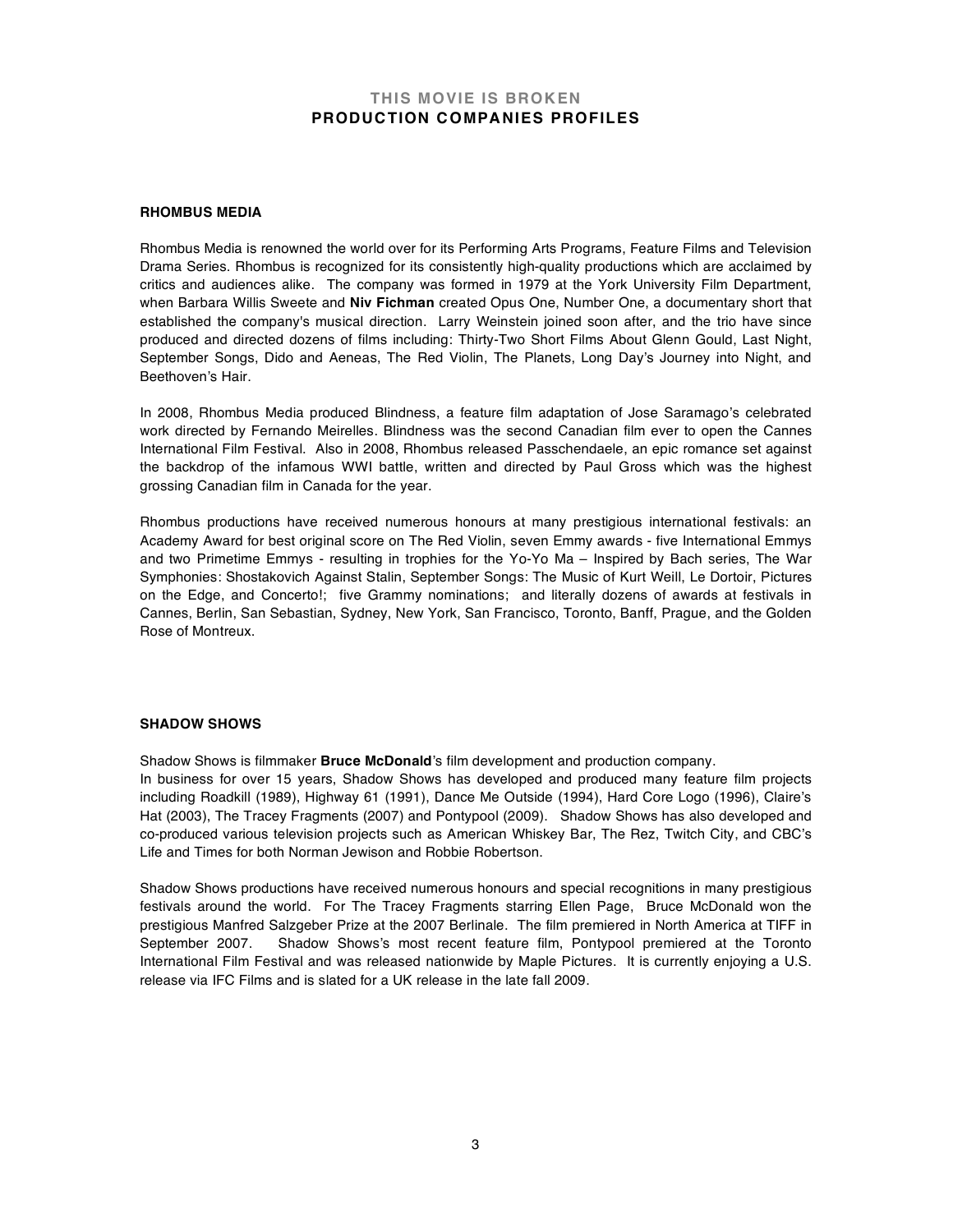## **THIS MOVIE IS BROKEN KEY CREATIVE SHORT BIO**

### **BRUCE McDONALD Director**

Acclaimed Canadian film director Bruce McDonald is no stranger to rock 'n roll. His celebrated Rock 'n Road trilogy of films, Roadkill (1989), Highway 61 (1991), and Hard Core Logo (1997), not only injected new energy into the tried-and-true road movie genre, but also introduced international audiences to the acting talents of musicians such as Joey Ramone, Jello Biafra, Art Bergmann, and Hugh Dillon. In addition to directing his fair share of music videos over the years, McDonald has also explored his musical side via non-fiction works, beginning in 2001 with a documentary on The Band's Robbie Robertson for CBC's Life and Times series.

In the past two years, McDonald has completed no less than six music documentaries for both IFC Canada's The Raw Side Of... and Kensington Productions' City Sonic including pieces on Rush's Geddy Lee, Broken Social Scene's Brendan Canning, and the bands Metric, Die Mannequin and the Cancer Bats.

A fan of Broken Social Scene since their inception, McDonald has enlisted them to score two of his feature films, The Love Crimes Of Gillian Guess (2004) and his groundbreaking multi-frame extravaganza The Tracey Fragments (2007) -- a film which continued a McDonald tradition, casting musicians Slim Twig and The Deadly Snakes' Max McCabe-Lokos in leading roles. His most recent feature film, Pontypool (2009), premiered at the Toronto International Film Festival, and was released nationwide by Maple Pictures. It is currently enjoying a U.S. release via IFC Films, and is slated for a UK release in the late fall of 2009.

> "The greatest rock 'n roll movie in the history of rock 'n roll movies" John Griffin, Montreal Gazette on Hard Core Logo

"A powerful feature... Fierce, enigmatic and affecting." A.O. Scott, New York Times on The Tracey Fragments

"One of my favorite films at TIFF... a crazy-cool, witty, economically gory little tour-de-force." Lisa Schwartzbaum, Entertainment Weekly on Pontypool

### **DON McKELLAR Writer**

To connoisseurs of Canadian cinema, Don McKellar is best known for his collaborations with Bruce McDonald. McKellar wrote and starred in Roadkill and Highway 61 and co-wrote Dance Me Outside. He also co-wrote with writer/director Francois Girard, the Genie Award-winning films,Thirty-Two Short Films About Glenn Gould and The Red Violin. In addition to his feature film credits, McKellar is also a prodigious writer for the stage (he won the 2006 Tony Award for Best Book of a Musical for The Drowsy Chaperone) and television (Twitch City). His role in Atom Egoyan's Exotica won him a Genie Award for Best Supporting Actor and his directorial debut, Last Night, earned him the Prix de la Jeunesse at the Cannes Film Festival. He followed up Last Night with Child Star, which he again wrote, directed and starred in.

McKellar has also made notable appearances in Atom Egoyan's Where The Truth Lies, Olivier Assayas' Clean, the critically acclaimed series Slings and Arrows, John N. Smith's The Tommy Douglas Story, Gary Burns' Waydowntown and David Cronenberg's eXistenz, as well as Peter Wellington's Joe's So Mean To Josephine and Patricia Rozema's When Night is Falling. Most recently, he adapted Nobel Prize-winning author Jose Saramago's novel, Blindness, for acclaimed director Fernando Meirelles.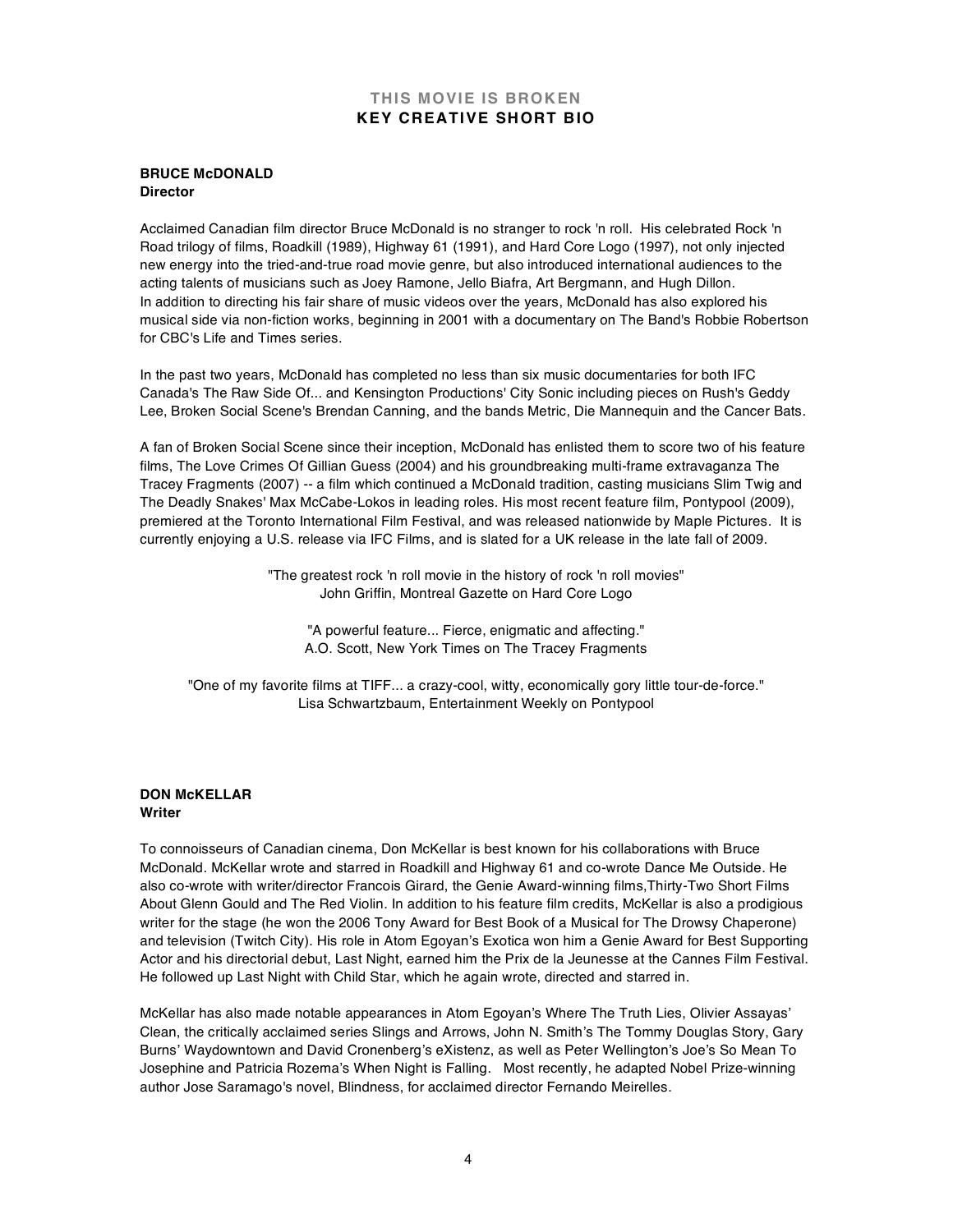# **THIS MOVIE IS BROKEN DIRECTOR'S STATEMENT**

Broken Social Scene has been my favorite band since I discovered "You Forgot it in People" in Soundscapes record store. That led me to "Feel Good Lost", "Beehives", the self-titled "Red Album", the "solo" record by Brendan Canning and Kevin Drew, the "alumni", Jason Collett, Feist, Emily Haines and Metric, and the "Happiness Project" by Charles Spearin.

The music inspired a love story that I have been longing to tell. I paired up with Don McKellar and a movie was born. Throw in a hot summer day, a love triangle, a tiny perfect drama and we hope to have a sweet thing of a movie. A concert movie / love story experienced by people like us- the fans of both film and music.

Bruce McDonald January 2010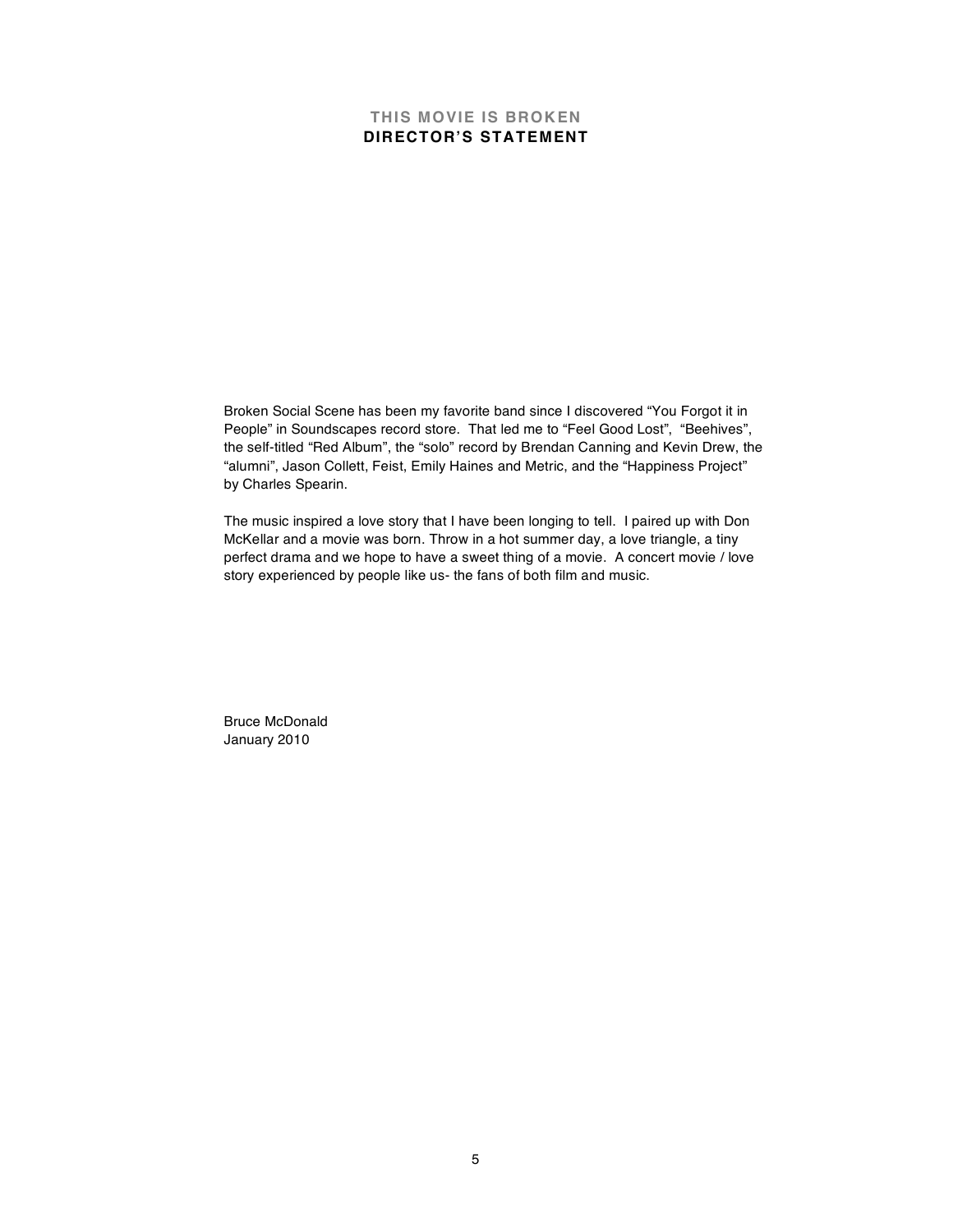## **THIS MOVIE IS BROKEN FEATURED PERFORMERS**

Broken Social Scene was started in 1999, born of a theme that has become the stalwart of the band's existence — friendship in tough times. Kevin Drew was a talented, but essentially unknown musician who specialized in lovely bedroom instrumentals. Brendan Canning was a vet of several Toronto almost-made-its, including hHead, Len, Spookey Ruben and By Divine Right.

In the dead of winter 1999-2000, cocooned in a basement, the duo worked on their elegant debut, Feel Good Lost. Though mostly instrumental and somnambulant, this recording set up an important template for BSS's growth — Drew's restless creativity was tempered and focused by the senior Canning's gracious experience. Around this yin-yang orbited numerous talents such Leslie Feist, drummer Justin Peroff, Stars' Evan Cranley, and Do Make Say Think members Charles Spearin and Justin Small.

As Feel Good Lost neared release, the duo had already begun creating a live band that pointed toward directions far more expansive than the disc suggested. Reflecting Drew and Canning's partnership, the group was a mix of cagey vets (Andrew Whiteman, Bill Priddle) and wide-eyed "kids" (Peroff, John Crossingham, Metric's James Shaw and Emily Haines). Experience informed youth, and giddy exuberance rekindled old passions. For one year, Broken Social Scene was whoever showed up, playing whatever was written the day before. Chaos theory as applied to indie rock.

What eventually happened next, (after months of recording, rerecording, and countless mixes), is now well known — You Forgot It In People was released in October 2002 to great local praise, a fanfare that slowly but surely grew in volume and breadth. Broken Social Scene spent the next two-and-a-half years on tour in the U.S., Europe and Japan. Drew and managers Jeff Remedios and Daniel Cutler also launched their own imprint, Arts & Crafts, which became home to BSS and its numerous satellite acts, such as Apostle of Hustleand Stars. All the while, You Forgot It In People sold over 150,000 copies worldwide and earned the band's its first Juno win for Best Alternative Album.

Despite the scheduling headaches, trauma, and ulcers it entailed, BSS managed to tour continuously, sharing members with busy acts such as Stars, Metric, Do Make Say Think, Jason Collett, Feist, and Raising The Fawn. Unlike so many touring acts, the line-up of the band changed from leg to leg, even night to night — no Broken Social Scene show was ever the same.

Broken Social Scene was a fitting title for the band's third record as this album is an apt aural representation of the band's friendship. It is messy, overrun, irregular but spirited, passionate, honest and hopeful. And it would land this indie band from Toronto on television screens across North America on Letterman and Conan. and score the band yet another Juno win for Best Alternative Album.

It's been five years since the last Broken Social Scene album, but it also hasn't. In the time that's elapsed since the release of 2005's self-titled album, we were more than tided over by the 2007 release of founding member Kevin Drew's solo album, Spirit If…, followed a few months later by cofounder Brendan Canning's own solo set, Something for All of Us — both of which were released under the "Broken Social Scene Presents" banner, both of which were supported by tours that featured career-spanning setlists, and both of which featured pretty much the same group of players you hear on this new BSS release, Forgiveness Rock Record. In hindsight, Broken Social Scene's period of supposed inactivity was arguably their most productive stretch yet - yet another contradiction that makes up the byzantine BSS myth.

Throughout all of this, BSS has still managed to check schedules, find extra chairs, and host its live ten-person dinner parties night after night. It isn't the easiest way for a band to exist, but once you've experienced the conversation and camaraderie that occurs, there really is no going back.

Complete and utter chaos — who doesn't like to be surprised by what the new day will bring?